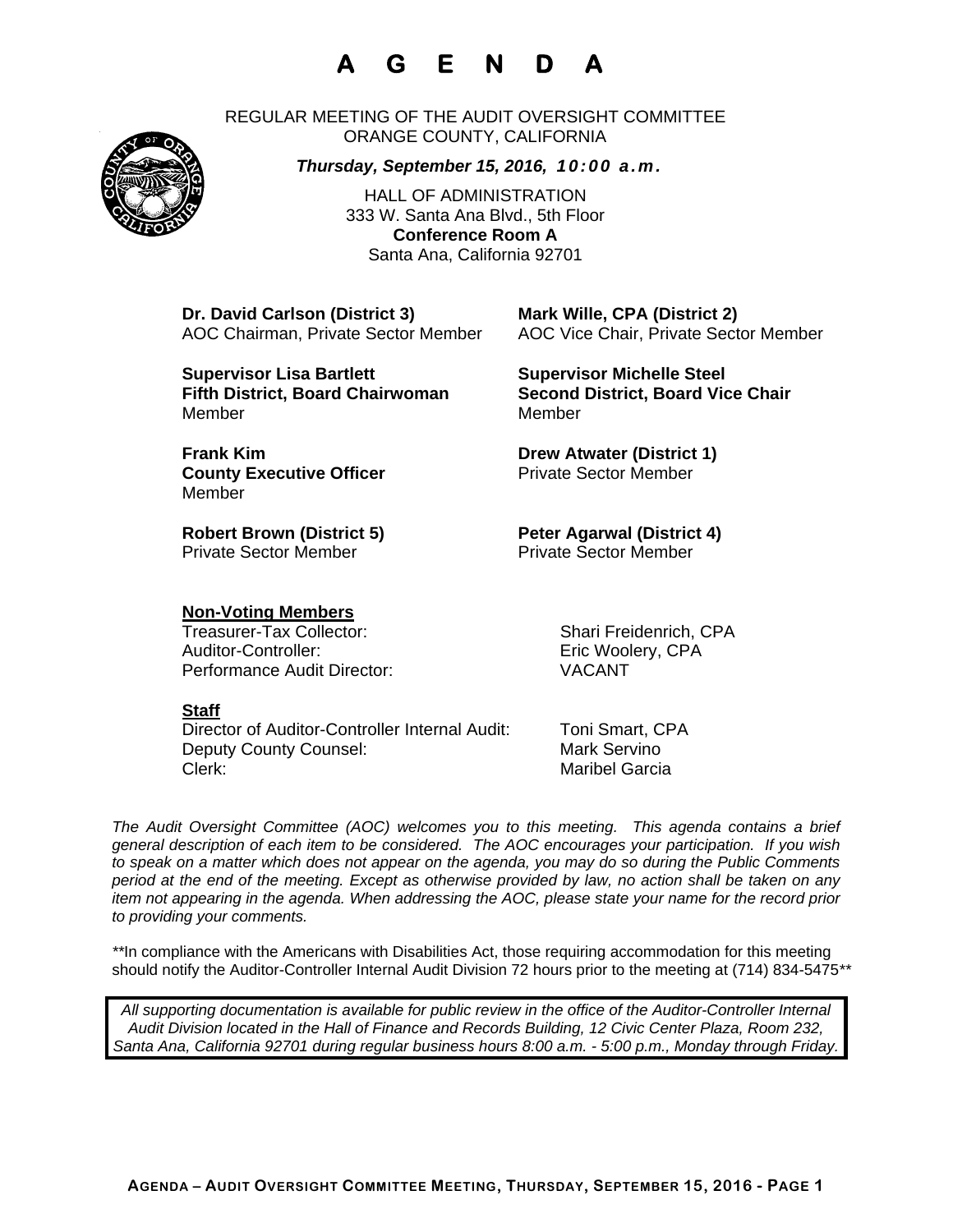## **A G E N D A**

 REGULAR MEETING OF THE AUDIT OVERSIGHT COMMITTEE ORANGE COUNTY, CALIFORNIA

### **10:00 A.M.**

- 1. Roll Call
- 2. Approve Audit Oversight Committee regular meeting minutes of June 2, 2016
- 3. Receive and file MGO's Engagement Letter and Required Communications for FY 2016
- 4. Discuss responsibility of a governmental audit committee's public and private members
- 5. Discuss history and provide overview of the Audit Oversight **Committee**
- 6. Receive Oral Report from Performance Auditor
- 7. Receive Oral Report on the status of Performance Audit Director recruitment
- 8. Receive Oral Report from Health Care Agency on HCA's Compliance Program
- 9. Approve Auditor-Controller Internal Audit Division's FY 2015-16 4<sup>th</sup> Quarter Status Report for the period April 1, 2016 through June 30, 2016 and approve 4<sup>th</sup> Quarter Executive Summary of Findings for the period April 1, 2016 through June 30, 2016
- 10. Approve 4<sup>th</sup> Quarter FY 2015-16 External Audit Activity Quarterly Status Report for the Quarter Ended June 30, 2016
- 11. Approve the Auditor-Controller to initiate a service contract procurement for external quality assessment with the Institute of Internal Auditors

*AOC Chairman, Dr. David Carlson* 

*AOC Chairman, Dr. David Carlson* 

*Macias Gini & O'Connell Linda Hurley, CPA, Partner* 

*Macias Gini & O'Connell Linda Hurley, CPA, Partner* 

*AOC Chairman, Dr. David Carlson and AOC Vice Chair, Mark Wille, CPA* 

*Christopher Denham-Martinez, Performance Auditor* 

*Frank Kim, CEO* 

*Chi Rajalingam, PH.D., CHC Health Care Agency Chief Compliance Officer* 

*Toni Smart, CPA Auditor-Controller Internal Audit Director* 

*Toni Smart, CPA Auditor-Controller Internal Audit Director* 

*Toni Smart, CPA Auditor-Controller Internal Audit Director*